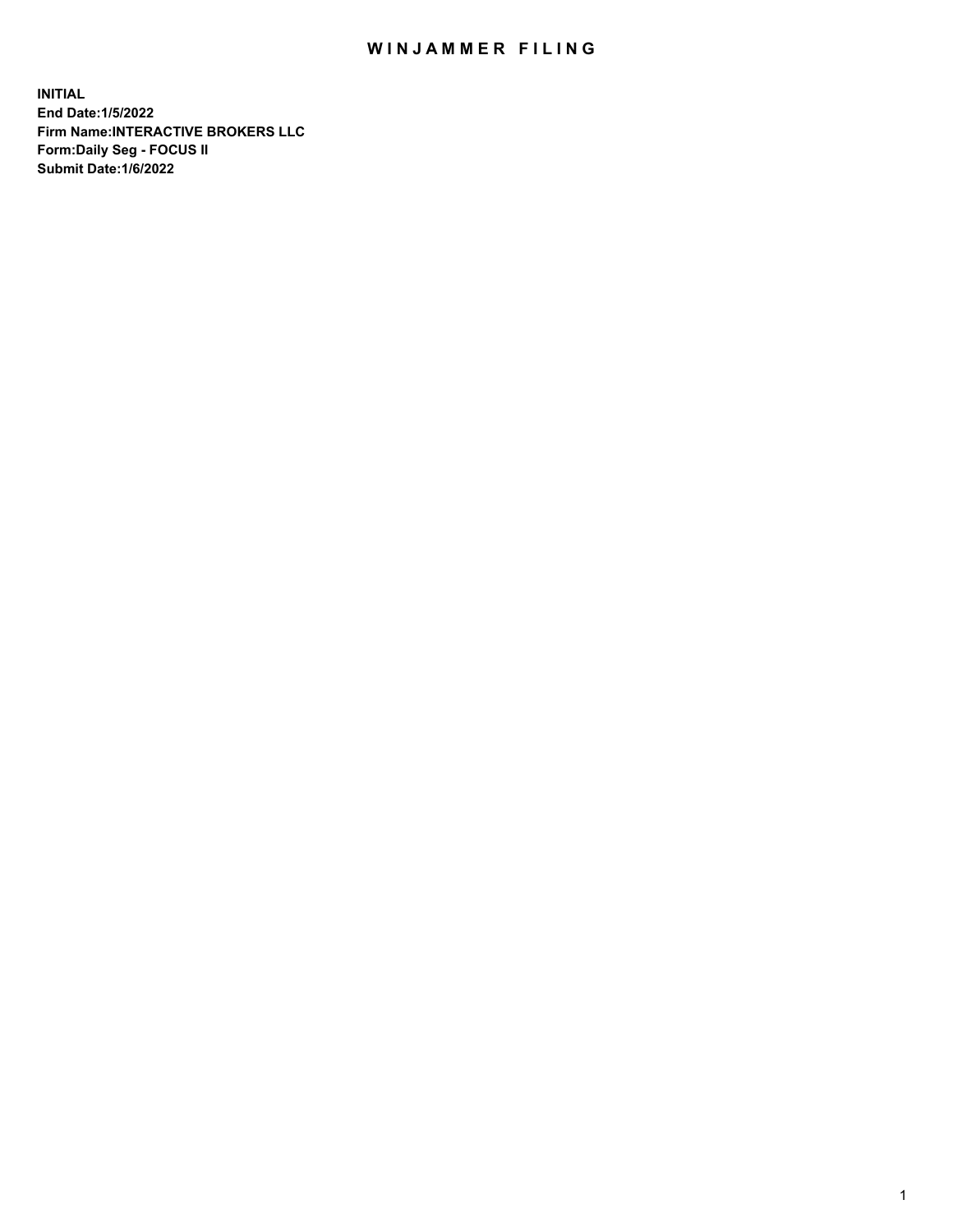**INITIAL End Date:1/5/2022 Firm Name:INTERACTIVE BROKERS LLC Form:Daily Seg - FOCUS II Submit Date:1/6/2022 Daily Segregation - Cover Page**

| Name of Company                                                                                                                                                                                                                                                                                                                | <b>INTERACTIVE BROKERS LLC</b>                                                                  |
|--------------------------------------------------------------------------------------------------------------------------------------------------------------------------------------------------------------------------------------------------------------------------------------------------------------------------------|-------------------------------------------------------------------------------------------------|
| <b>Contact Name</b>                                                                                                                                                                                                                                                                                                            | <b>James Menicucci</b>                                                                          |
| <b>Contact Phone Number</b>                                                                                                                                                                                                                                                                                                    | 203-618-8085                                                                                    |
| <b>Contact Email Address</b>                                                                                                                                                                                                                                                                                                   | jmenicucci@interactivebrokers.c<br>om                                                           |
| FCM's Customer Segregated Funds Residual Interest Target (choose one):<br>a. Minimum dollar amount: ; or<br>b. Minimum percentage of customer segregated funds required:% ; or<br>c. Dollar amount range between: and; or<br>d. Percentage range of customer segregated funds required between:% and%.                         | $\overline{\mathbf{0}}$<br>$\overline{\mathbf{0}}$<br>155,000,000 245,000,000<br>0 <sub>0</sub> |
| FCM's Customer Secured Amount Funds Residual Interest Target (choose one):<br>a. Minimum dollar amount: ; or<br>b. Minimum percentage of customer secured funds required:%; or<br>c. Dollar amount range between: and; or<br>d. Percentage range of customer secured funds required between:% and%.                            | $\overline{\mathbf{0}}$<br>$\mathbf 0$<br>80,000,000 120,000,000<br>0 <sub>0</sub>              |
| FCM's Cleared Swaps Customer Collateral Residual Interest Target (choose one):<br>a. Minimum dollar amount: ; or<br>b. Minimum percentage of cleared swaps customer collateral required:% ; or<br>c. Dollar amount range between: and; or<br>d. Percentage range of cleared swaps customer collateral required between:% and%. | $\overline{\mathbf{0}}$<br>$\underline{\mathbf{0}}$<br>0 <sub>0</sub><br>0 <sub>0</sub>         |

Attach supporting documents CH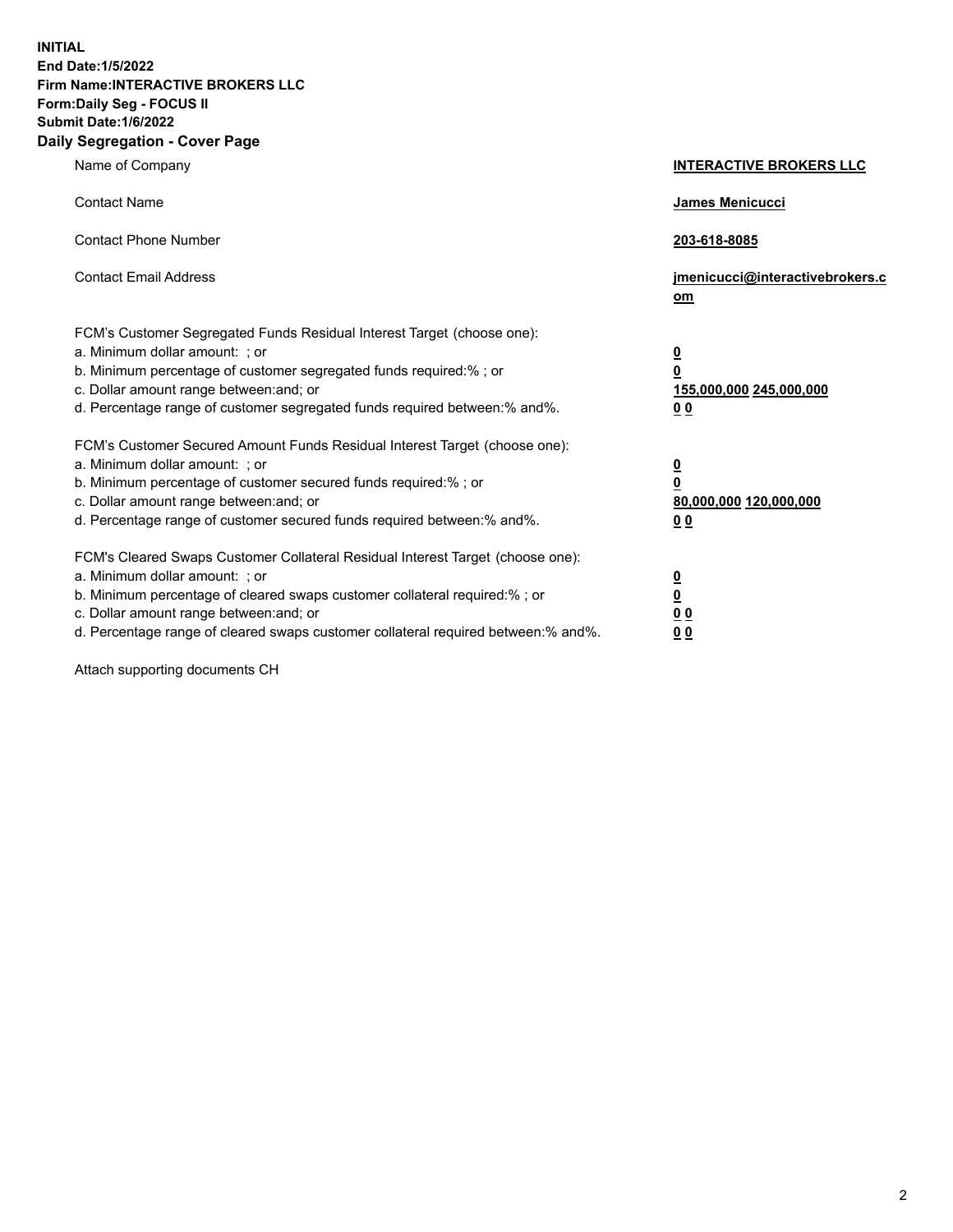**INITIAL End Date:1/5/2022 Firm Name:INTERACTIVE BROKERS LLC Form:Daily Seg - FOCUS II Submit Date:1/6/2022 Daily Segregation - Secured Amounts**

|     | Daily Segregation - Secured Amounts                                                         |                                  |
|-----|---------------------------------------------------------------------------------------------|----------------------------------|
|     | Foreign Futures and Foreign Options Secured Amounts                                         |                                  |
|     | Amount required to be set aside pursuant to law, rule or regulation of a foreign            | $0$ [7305]                       |
|     | government or a rule of a self-regulatory organization authorized thereunder                |                                  |
| 1.  | Net ledger balance - Foreign Futures and Foreign Option Trading - All Customers             |                                  |
|     | A. Cash                                                                                     | -684,386,639 [7315]              |
|     | B. Securities (at market)                                                                   | $0$ [7317]                       |
| 2.  | Net unrealized profit (loss) in open futures contracts traded on a foreign board of trade   | 1,172,251,652 [7325]             |
| 3.  | Exchange traded options                                                                     |                                  |
|     | a. Market value of open option contracts purchased on a foreign board of trade              | 127,701 [7335]                   |
|     | b. Market value of open contracts granted (sold) on a foreign board of trade                | $-6,218$ [7337]                  |
| 4.  | Net equity (deficit) (add lines 1. 2. and 3.)                                               | 487,986,496 [7345]               |
| 5.  | Account liquidating to a deficit and account with a debit balances - gross amount           | 3,423 [7351]                     |
|     | Less: amount offset by customer owned securities                                            | 0 [7352] 3,423 [7354]            |
| 6.  | Amount required to be set aside as the secured amount - Net Liquidating Equity              | 487,989,919 [7355]               |
|     | Method (add lines 4 and 5)                                                                  |                                  |
| 7.  | Greater of amount required to be set aside pursuant to foreign jurisdiction (above) or line | 487,989,919 [7360]               |
|     | 6.                                                                                          |                                  |
|     | FUNDS DEPOSITED IN SEPARATE REGULATION 30.7 ACCOUNTS                                        |                                  |
| 1.  | Cash in banks                                                                               |                                  |
|     | A. Banks located in the United States                                                       | 65,960,688 [7500]                |
|     | B. Other banks qualified under Regulation 30.7                                              | 0 [7520] 65,960,688 [7530]       |
| 2.  | Securities                                                                                  |                                  |
|     | A. In safekeeping with banks located in the United States                                   | 300,019,500 [7540]               |
|     | B. In safekeeping with other banks qualified under Regulation 30.7                          | 0 [7560] 300,019,500 [7570]      |
| 3.  | Equities with registered futures commission merchants                                       |                                  |
|     | A. Cash                                                                                     | $0$ [7580]                       |
|     | <b>B.</b> Securities                                                                        | $0$ [7590]                       |
|     | C. Unrealized gain (loss) on open futures contracts                                         | $0$ [7600]                       |
|     | D. Value of long option contracts                                                           | $0$ [7610]                       |
|     | E. Value of short option contracts                                                          | 0 [7615] 0 [7620]                |
| 4.  | Amounts held by clearing organizations of foreign boards of trade                           |                                  |
|     | A. Cash                                                                                     | $0$ [7640]                       |
|     | <b>B.</b> Securities                                                                        | $0$ [7650]                       |
|     | C. Amount due to (from) clearing organization - daily variation                             | $0$ [7660]                       |
|     | D. Value of long option contracts                                                           | $0$ [7670]                       |
|     | E. Value of short option contracts                                                          | 0 [7675] 0 [7680]                |
| 5.  | Amounts held by members of foreign boards of trade                                          |                                  |
|     | A. Cash                                                                                     | -917,990,319 [7700]              |
|     | <b>B.</b> Securities                                                                        | $0$ [7710]                       |
|     | C. Unrealized gain (loss) on open futures contracts<br>D. Value of long option contracts    | 1,168,870,634 [7720]             |
|     | E. Value of short option contracts                                                          | 127,701 [7730]                   |
| 6.  | Amounts with other depositories designated by a foreign board of trade                      | -6,218 [7735] 251,001,798 [7740] |
| 7.  | Segregated funds on hand                                                                    | 0 [7760]<br>$0$ [7765]           |
| 8.  | Total funds in separate section 30.7 accounts                                               | 616,981,986 [7770]               |
| 9.  | Excess (deficiency) Set Aside for Secured Amount (subtract line 7 Secured Statement         | 128,992,067 [7380]               |
|     | Page 1 from Line 8)                                                                         |                                  |
| 10. | Management Target Amount for Excess funds in separate section 30.7 accounts                 | 80,000,000 [7780]                |
| 11. | Excess (deficiency) funds in separate 30.7 accounts over (under) Management Target          | 48,992,067 [7785]                |
|     |                                                                                             |                                  |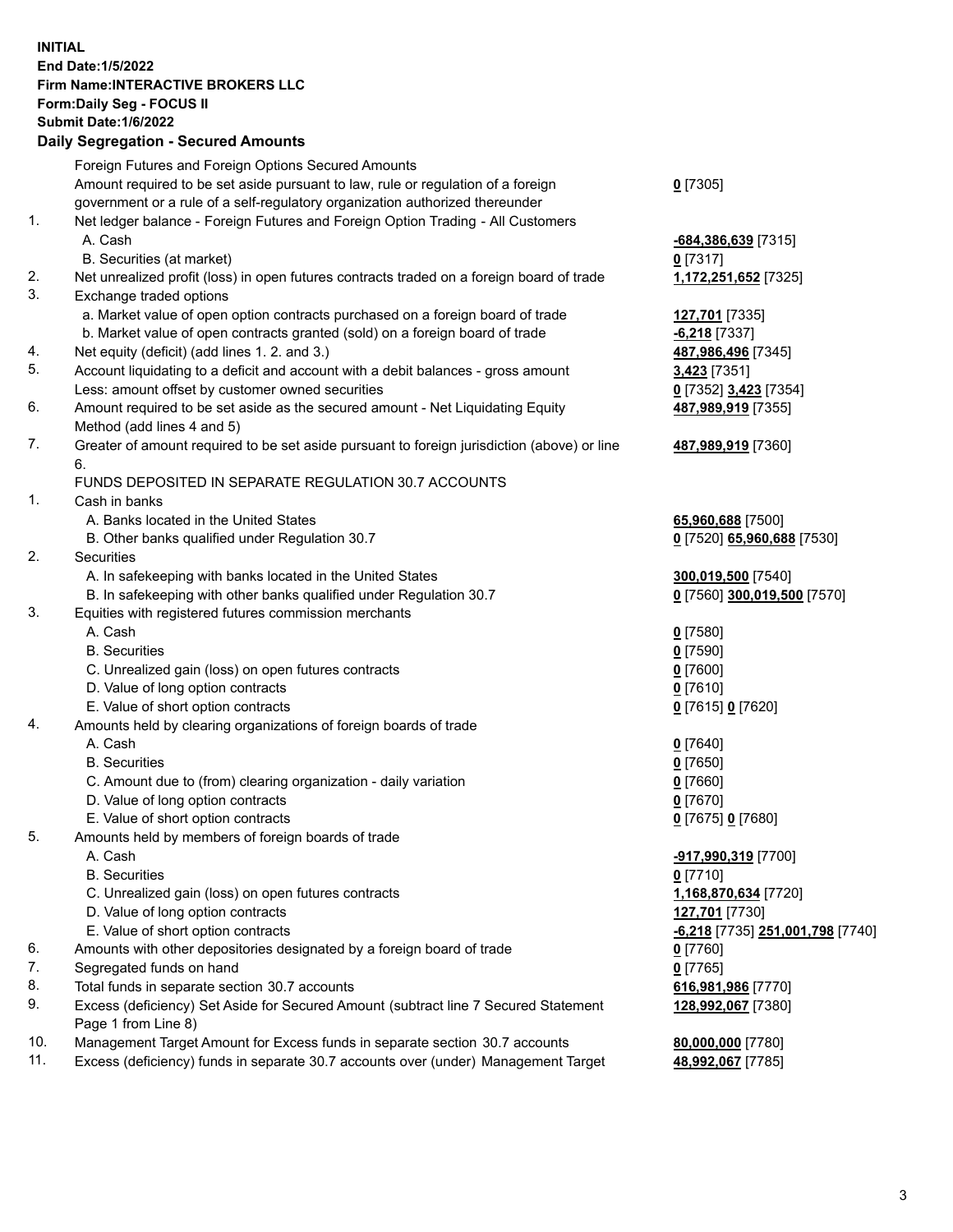**INITIAL End Date:1/5/2022 Firm Name:INTERACTIVE BROKERS LLC Form:Daily Seg - FOCUS II Submit Date:1/6/2022 Daily Segregation - Segregation Statement** SEGREGATION REQUIREMENTS(Section 4d(2) of the CEAct) 1. Net ledger balance A. Cash **7,558,355,855** [7010] B. Securities (at market) **0** [7020] 2. Net unrealized profit (loss) in open futures contracts traded on a contract market **192,207,653** [7030] 3. Exchange traded options A. Add market value of open option contracts purchased on a contract market **549,425,489** [7032] B. Deduct market value of open option contracts granted (sold) on a contract market **-476,706,943** [7033] 4. Net equity (deficit) (add lines 1, 2 and 3) **7,823,282,054** [7040] 5. Accounts liquidating to a deficit and accounts with debit balances - gross amount **1,041,064** [7045] Less: amount offset by customer securities **0** [7047] **1,041,064** [7050] 6. Amount required to be segregated (add lines 4 and 5) **7,824,323,118** [7060] FUNDS IN SEGREGATED ACCOUNTS 7. Deposited in segregated funds bank accounts A. Cash **1,308,573,285** [7070] B. Securities representing investments of customers' funds (at market) **4,342,018,580** [7080] C. Securities held for particular customers or option customers in lieu of cash (at market) **0** [7090] 8. Margins on deposit with derivatives clearing organizations of contract markets A. Cash **1,988,480,180** [7100] B. Securities representing investments of customers' funds (at market) **328,540,805** [7110] C. Securities held for particular customers or option customers in lieu of cash (at market) **0** [7120] 9. Net settlement from (to) derivatives clearing organizations of contract markets **-5,987,959** [7130] 10. Exchange traded options A. Value of open long option contracts **549,425,489** [7132] B. Value of open short option contracts **-476,706,943** [7133] 11. Net equities with other FCMs A. Net liquidating equity **0** [7140] B. Securities representing investments of customers' funds (at market) **0** [7160] C. Securities held for particular customers or option customers in lieu of cash (at market) **0** [7170] 12. Segregated funds on hand **0** [7150] 13. Total amount in segregation (add lines 7 through 12) **8,034,343,437** [7180] 14. Excess (deficiency) funds in segregation (subtract line 6 from line 13) **210,020,319** [7190] 15. Management Target Amount for Excess funds in segregation **155,000,000** [7194]

16. Excess (deficiency) funds in segregation over (under) Management Target Amount Excess

**55,020,319** [7198]